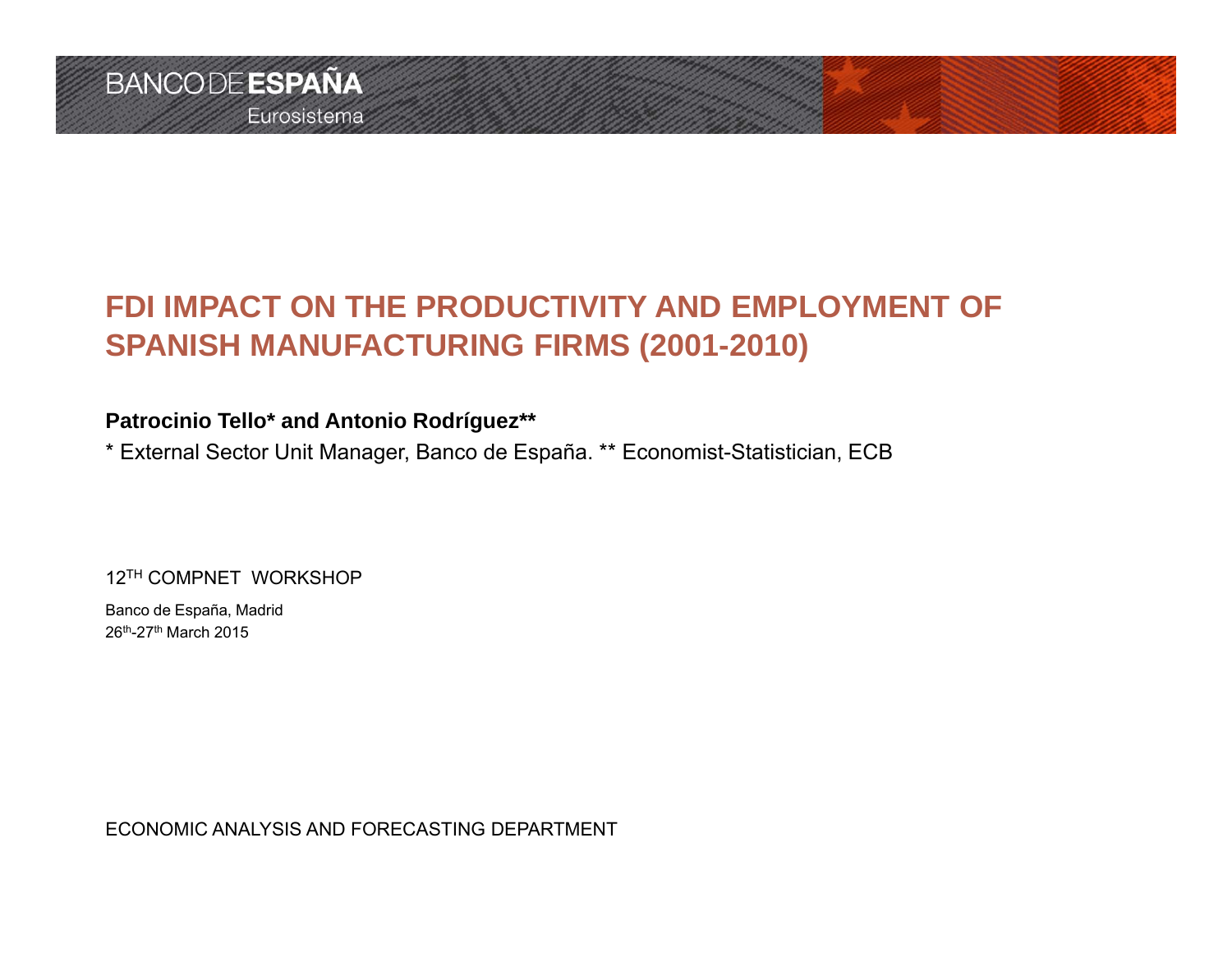### **OUTLINE**

- **Motivation**
- **A literature review**
- **FDI stylized facts in Spain: the aggregate data**
- **FDI stylized facts in Spain: a firm-level approach**
- **Impact of FDI on productivity and employment:**
	- *The empirical strategy*
	- *The main results*

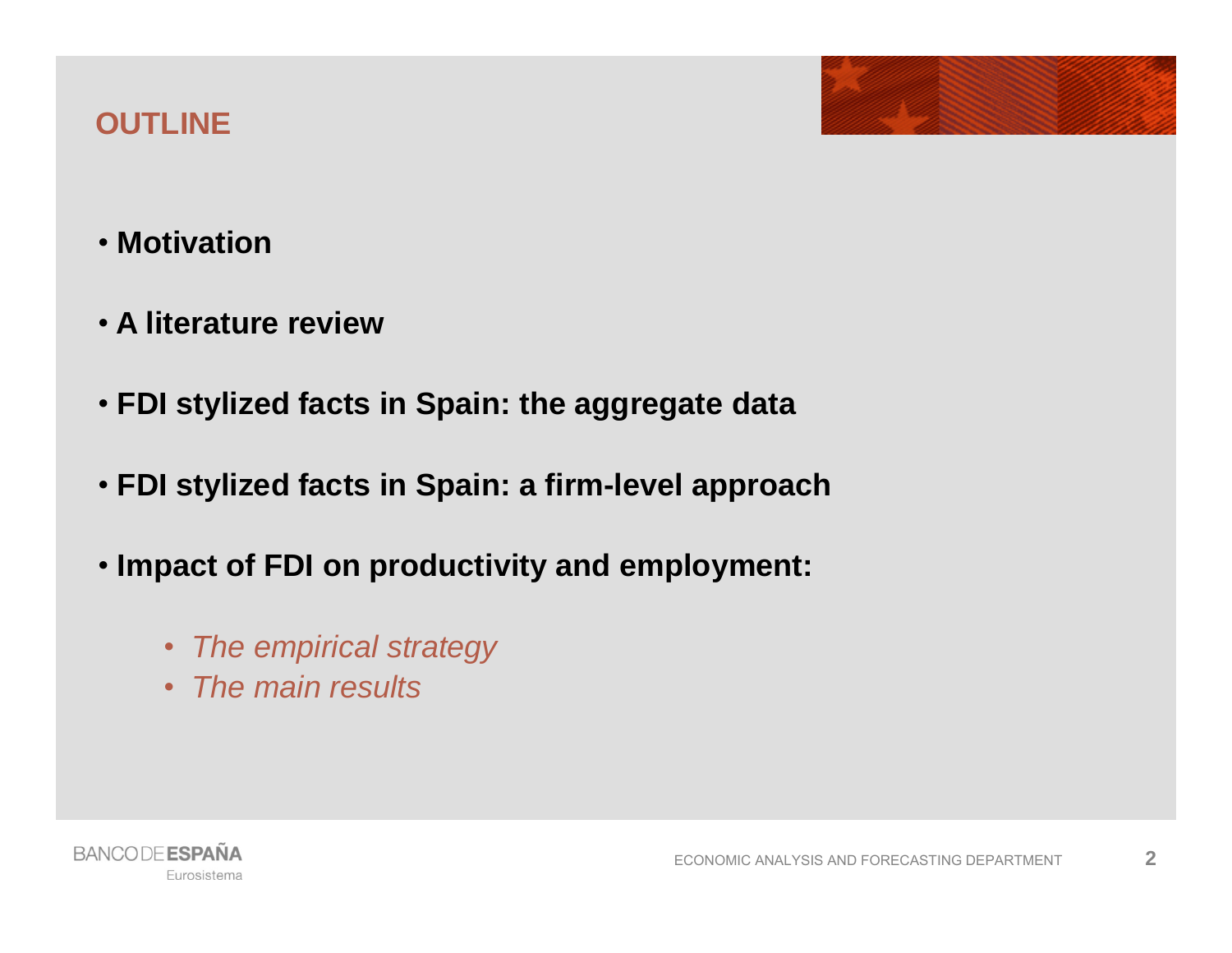#### **MOTIVATION (I)**

**BANCODE ESPAÑA** 

Eurosistema



 **Growing importance of (and competition from) of developing countries as recipient of international FDI flows**



incentives to attract FDI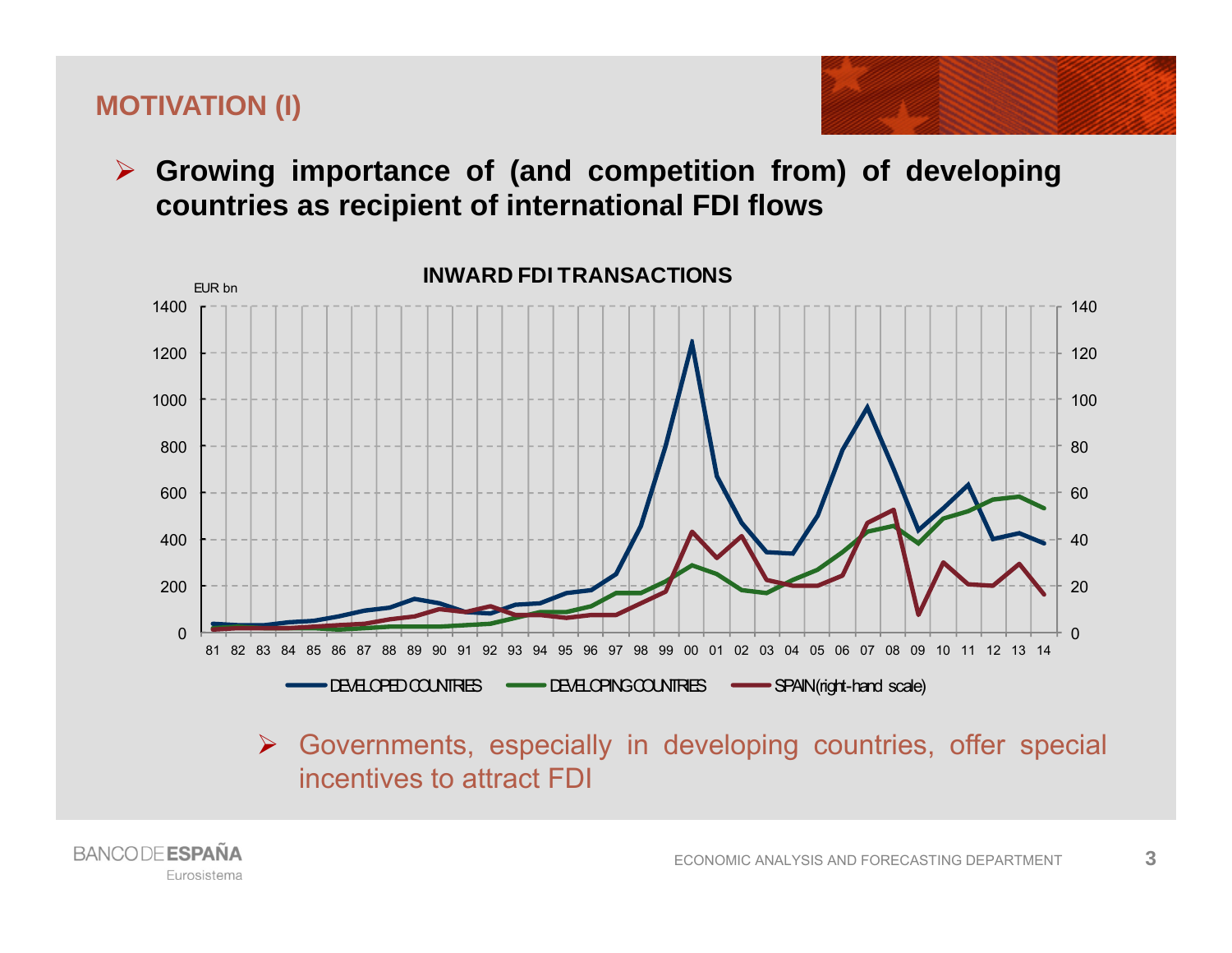#### **MOTIVATION (II)**

### **Why are FDI inflows different from others financial flows?**

- •They are less volatile than others
- • They generate *direct effects* (on affiliate performance) and *indirect effects* (on domestic firms performance), that is, "*positive"* externalities.
	- $\triangleright$  Channels: technological transfers, management improvements, client networks, intercompany loans,….
- **Are foreign-owned firms more productive? Do foreign firms target more productive domestic firms? ("***cherry picking***")**
- $\blacktriangleright$ **Do domestic firms benefit from FDI in affiliates?**
- **Are special incentives –public subsidies- to foreign enterprises justified?**
	- **Research question**: what is the inward FDI impact on the productivity and employment performance of Spanish affiliates of foreign firms (*the direct effect*)?

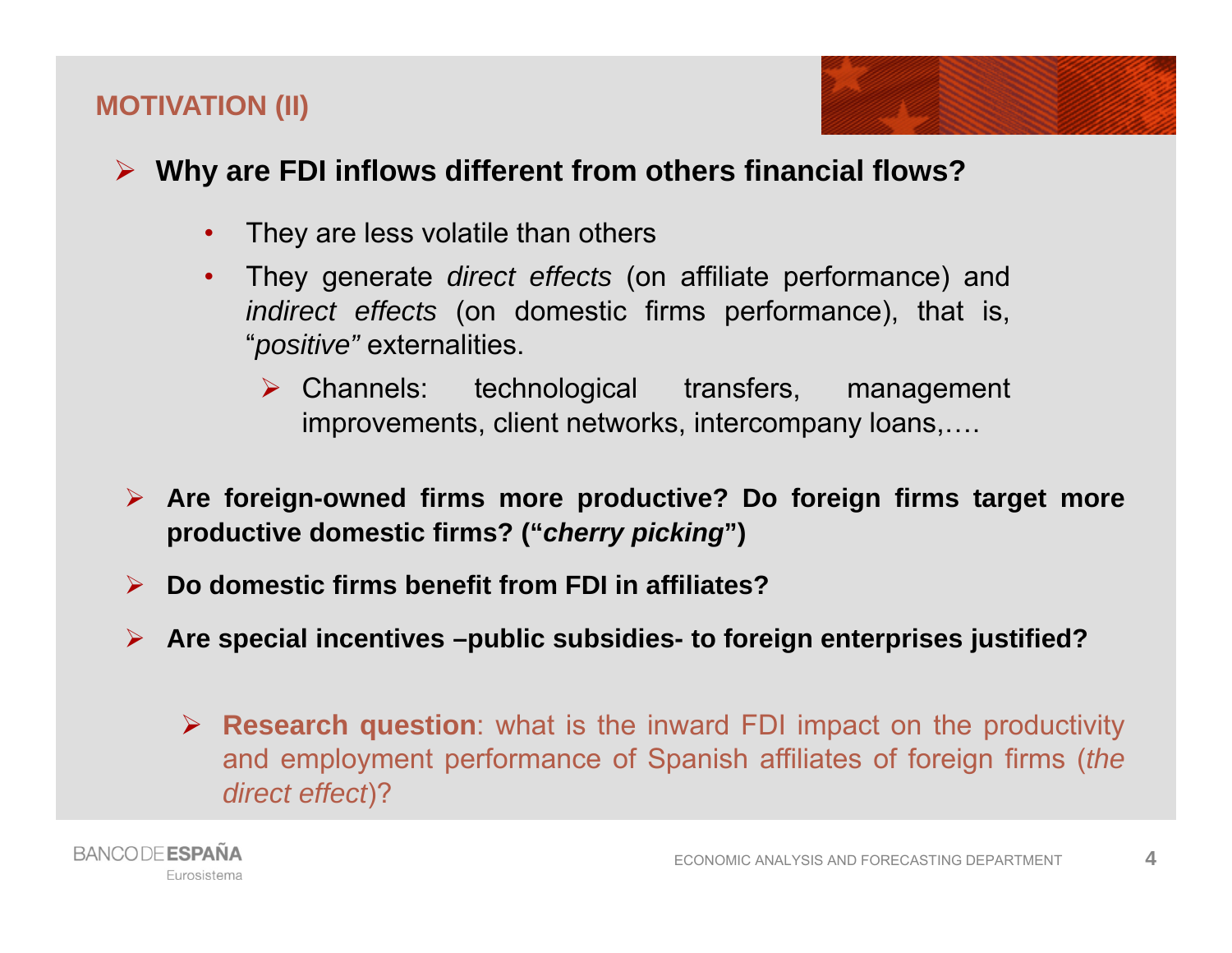### **A LITERATURE REVIEW: THE EMPIRICALEVIDENCE (I)**



- $\blacktriangleright$  **Effects on productivity**: direct and indirect (*spillover*) effects
	- • **Positive effects:**
		- •Fons-Rosen et al (2014), differences between developed and developing economies
		- •Jude (2012) for Romanian affiliates
		- $\bullet$ Arndt and Mattes (2010) and Mattes (2010), only in the case of German multinational firms
		- •Arnold and Javorcik (2009), for Indonesian affiliates
		- •Karpaty (2007) for Swedish affiliates
		- •Girma et al. (2006), only for British exporting companies
		- •Benfratello and Sembenelli (2006) only if FDI inflows come from United States
		- • Havranek and Irsova (2011) and Nourzad (2008), *positive spillovers effects*, in both developed and undeveloped countries, independently of the country originator of the FDI flows [Moran and Oldenski (2013)]

#### •**Negative effects:**

- •Harris and Robinson (2002), on British affiliates
- •Aitken and Harrison (1999), for Venezuelan domestics firms

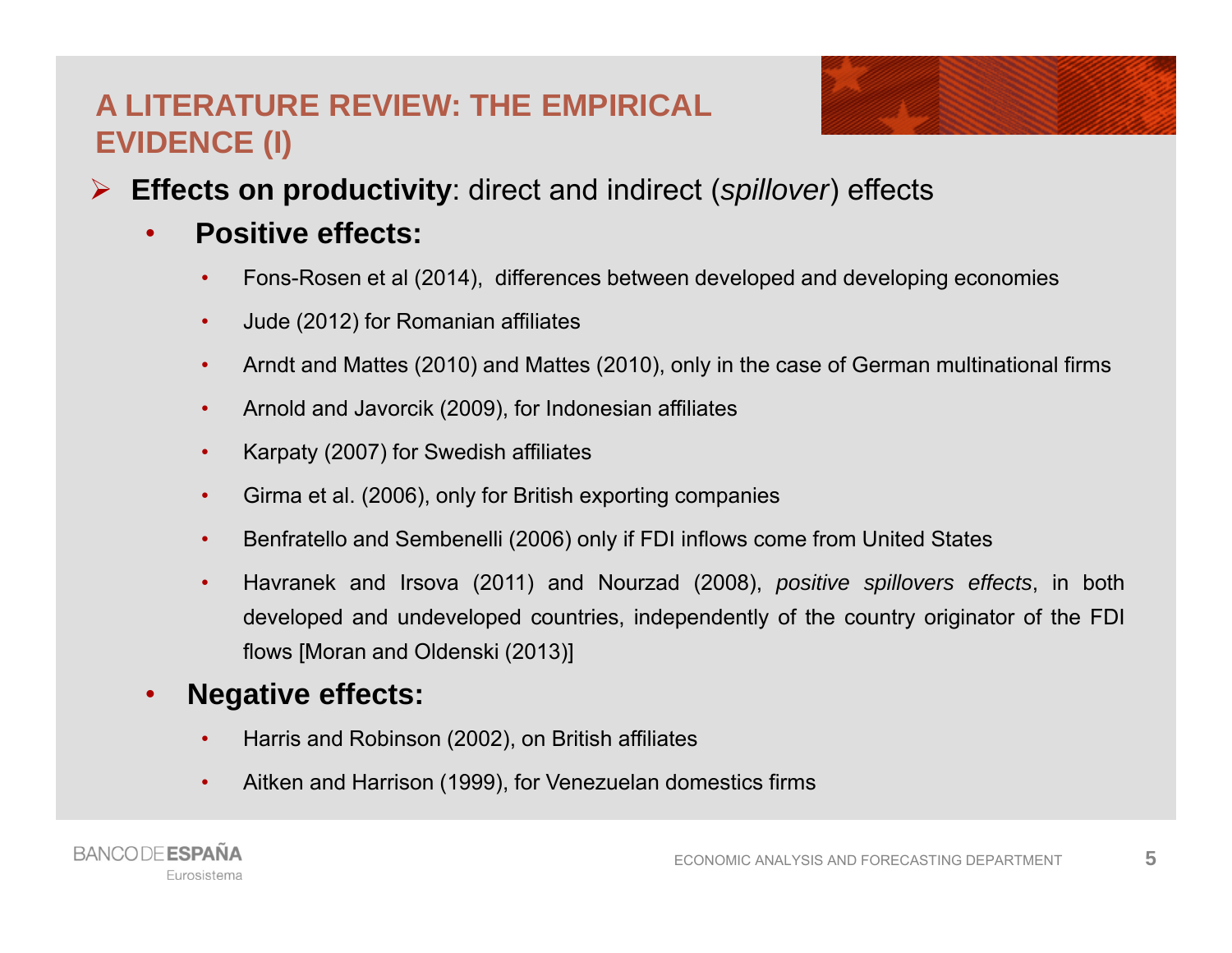### **A LITERATURE REVIEW: THE EMPIRICALEVIDENCE (II)**



- $\blacktriangleright$  **Effects on employment**: direct and indirect (*spillover*) effects
	- • *Direct effects* depend on the type of FDI: mergers and acquisitions vs greenfield projects
	- • **Non-conclusive results**
		- $\bullet$ Arndt and Mattes (2010), no effects
		- Arnold and Javorcik (2009), modest and positive
		- •Bandick and Karpaty (2007), positive on skilled workers
	- **Spanish empirical evidence**: mainly macro based studies, micro papers are scarce (limited samples and/or most recent period not considered)
		- • **Positive and significant effect on productivity** [Guadalupe et al. (2012); Moreno (2012)], **not significant on employment** [Fernández-Otheo and Myro (2008)].

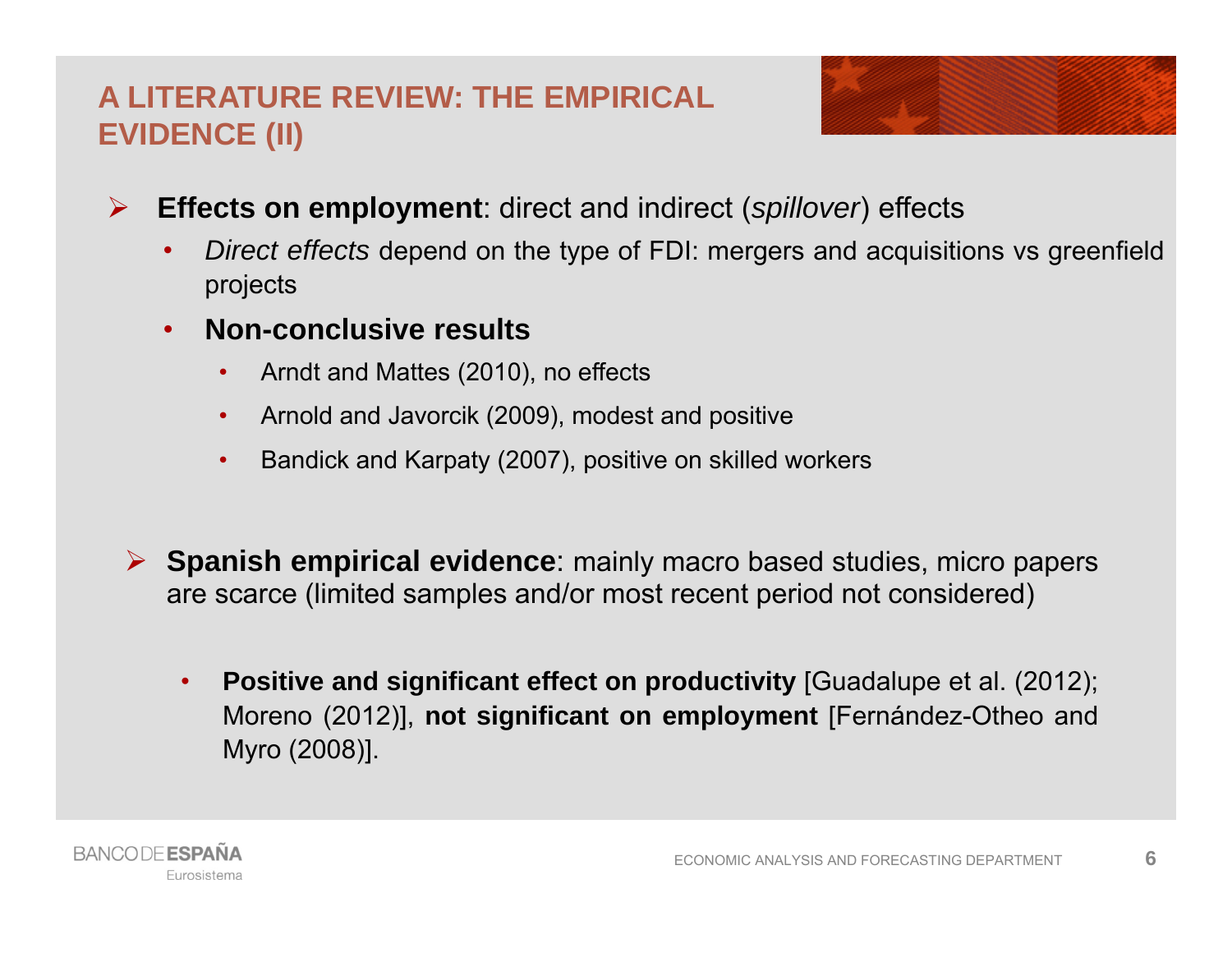### **FDI STYLIZED FACTS IN SPAIN: THEAGGREGATE DATA (I)**

- $\blacktriangleright$  **FDI flows are less volatile** than others financial flows, even during the international financial crisis
- $\blacktriangleright$  **Both external** (EU/EMU effects) **and, more recently, domestic factors** (internal devaluation/structural reforms -ULCs adjustment-) **have increased Spain's attractiveness as FDI recipient economy**



Eurosistema



#### **NET FDI INFLOWS TO SPAIN**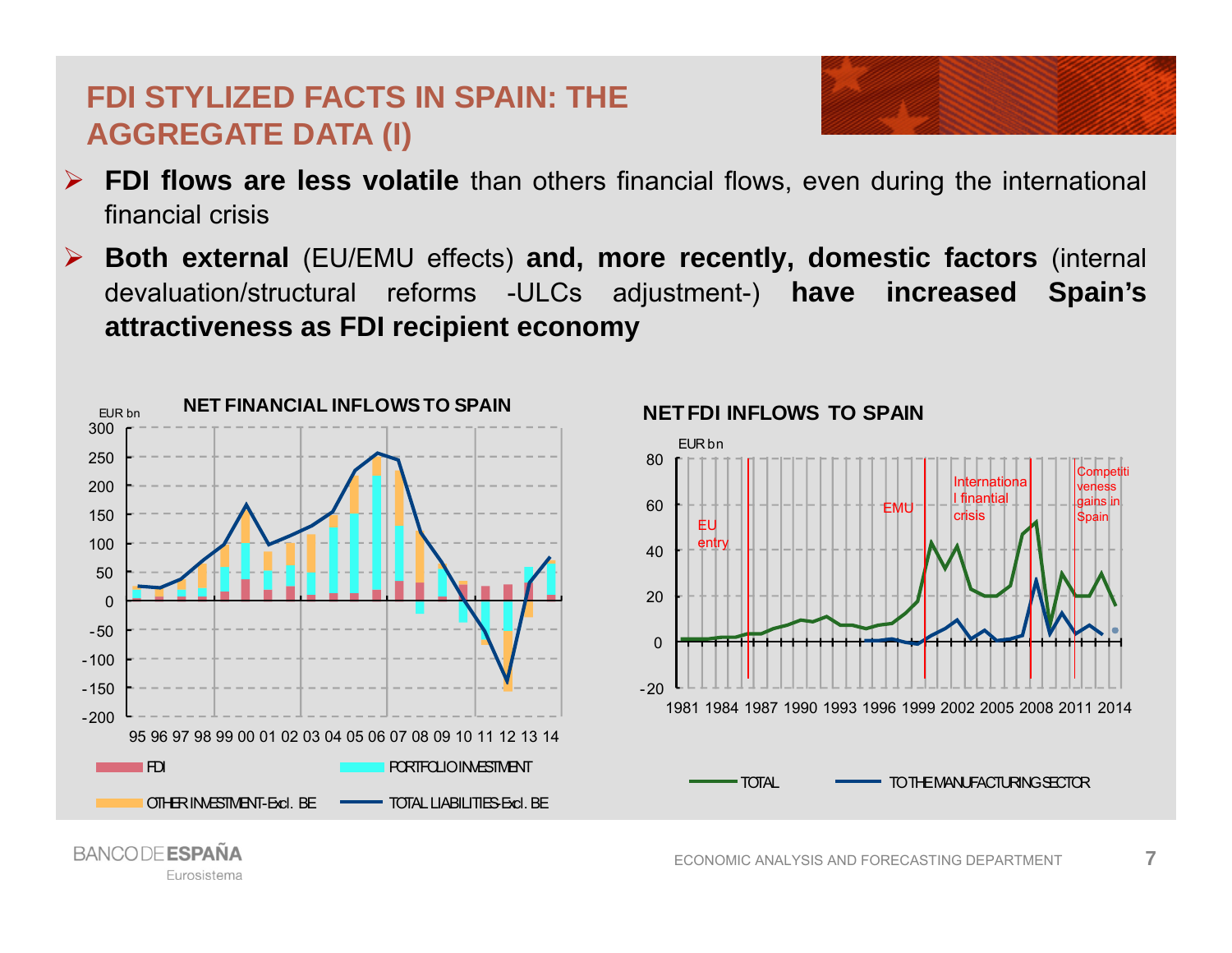### **FDI STYLIZED FACTS IN SPAIN: THEAGGREGATE DATA (II)**



- $\blacktriangleright$ **FDI recipient sectors:** Manufacturing FDI inflows are concentrated across those low and medium-low tech sectors
- $\blacktriangleright$  **Geographical origin of FDI inflows:** FDI from developed countries accounts for 90% of the total stock at the end of 2013



**BANCODE ESPAÑA** Eurosistema

ECONOMIC ANALYSIS AND FORECASTING DEPARTMENT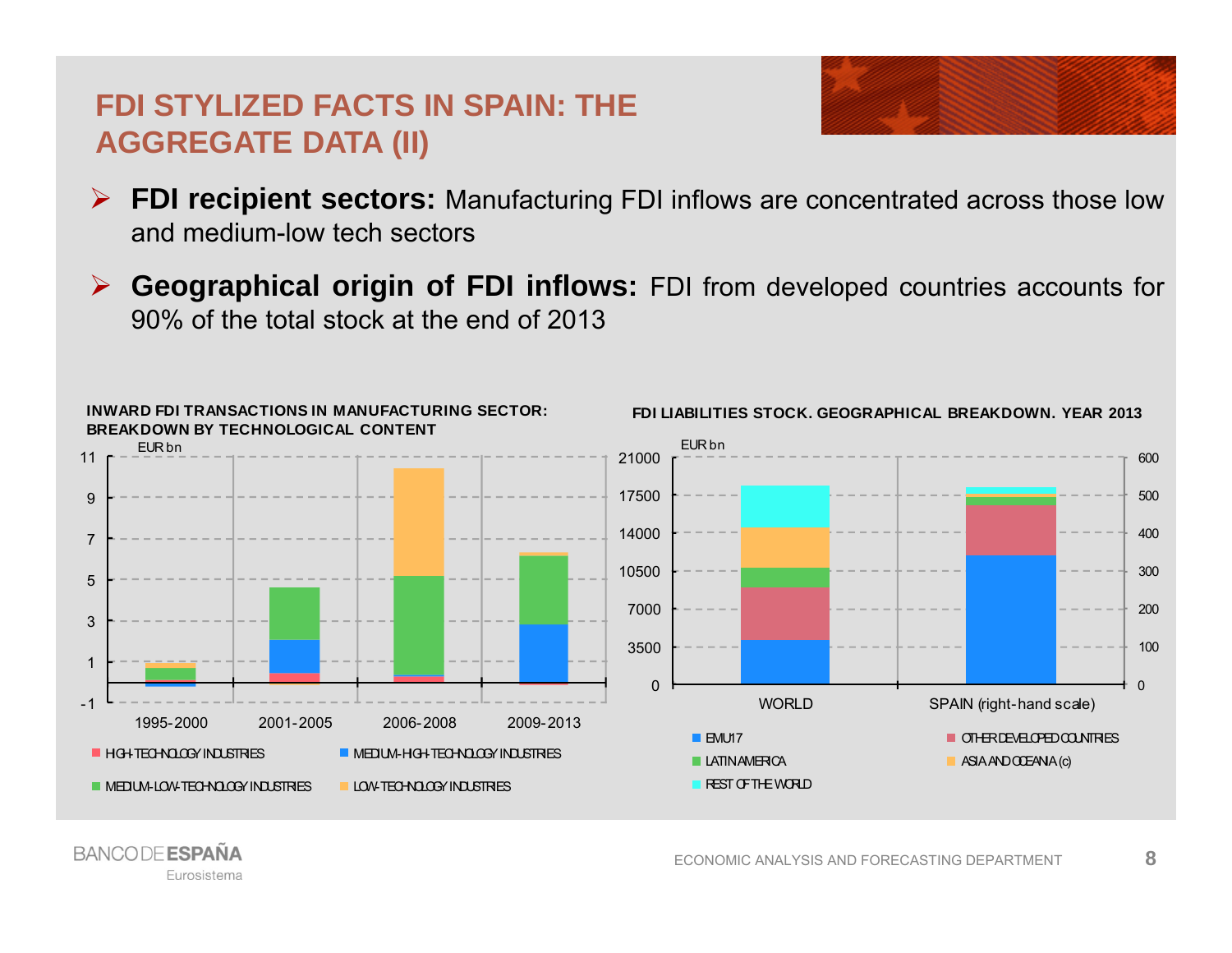### **FDI STYLIZED FACTS IN SPAIN: A FIRM-LEVELAPPROACH. THE DATABASE (I)**



• **Balance of Payments (BOP)**. Details of international activity of Spanish firms

• **Central Balance Sheet Data (CBA)**. An extensive list of the main characteristics of Spanish non-financial firms: size, age, innovation, temporary ratio, labour productivity,..

• **Annual Accounts in Mercantile Registry (CBB)**. A few characteristics of the whole population of Spanish firms

#### **Database caveats**

•**BOP**: A declaration threshold. FDI: information only on flows, not on stocks

•**CBA**: it is biased towards large firms, partially corrected using CBB

 **Database representativeness.** Besides its caveats, the database shows <sup>a</sup> much higher coverage than previous papers and includes <sup>a</sup> more recent period (2001-2010)

Good representativeness in terms of GVA and of number of firms (60%)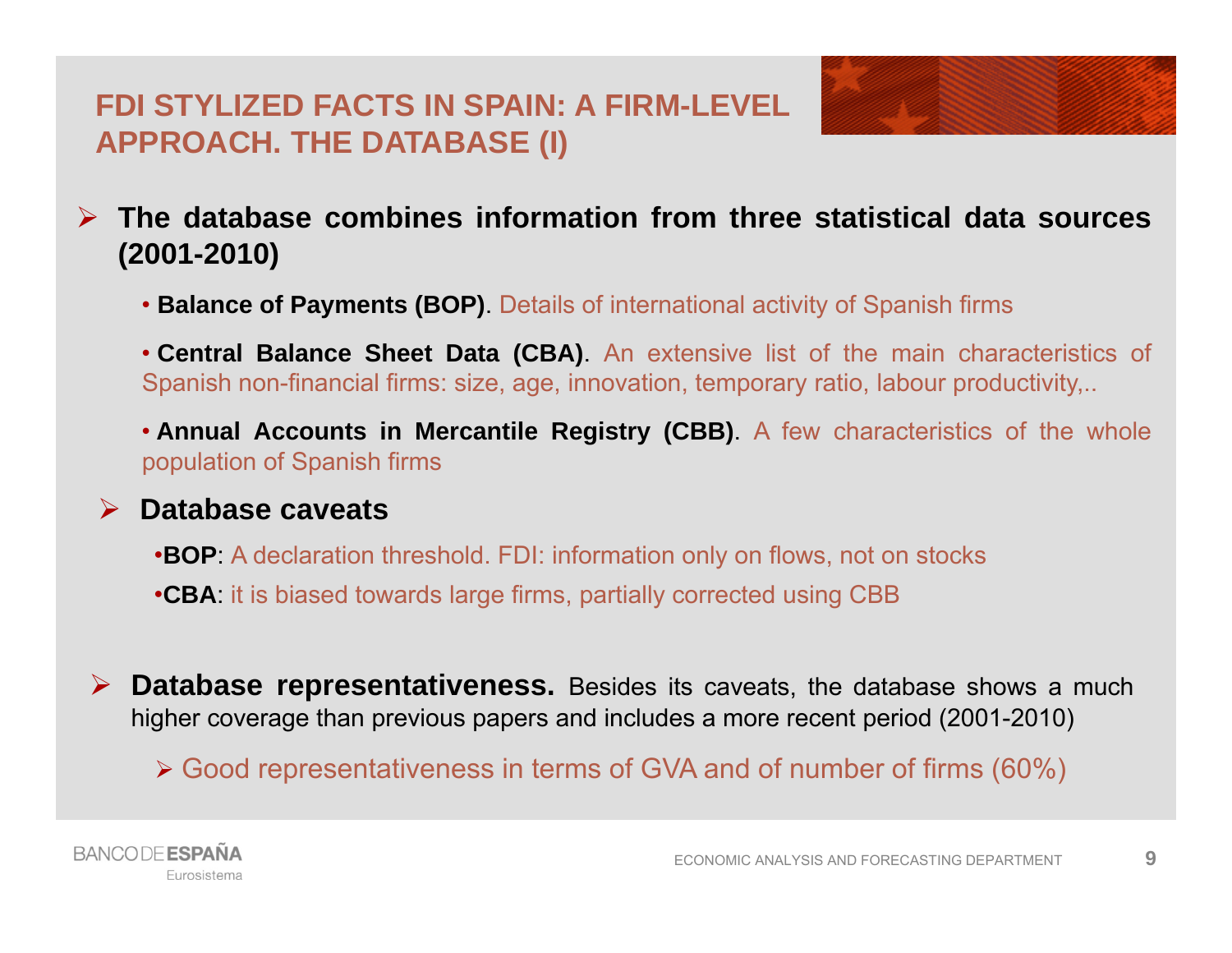### **FDI STYLIZED FACTS IN SPAIN: A FIRM-LEVELAPPROACH. THE DATABASE (II)**



### **Affiliate: How is it defined?**

- **Affiliates** are those manufacturing firms receiving positive net FDI flows in shares and other equity during 2001-2010
- **Domestic firms** are those manufacturing resident firms that have not received any FDI flow between 2001-2010

|                                             | <b>2001-2010 AVERAGE</b> |                         |                          |  |  |
|---------------------------------------------|--------------------------|-------------------------|--------------------------|--|--|
| Number of firms in the manufacturing sector | Database                 | % / Total<br>population | % / Total<br><b>GVA</b>  |  |  |
| <b>Affialiates</b>                          | 1,645                    | 67%                     | $\qquad \qquad$          |  |  |
| Domestic firms                              | 127,679                  | 64%                     | $\overline{\phantom{0}}$ |  |  |
| <b>TOTAL</b>                                | 129,324                  | 64%                     | 60%                      |  |  |

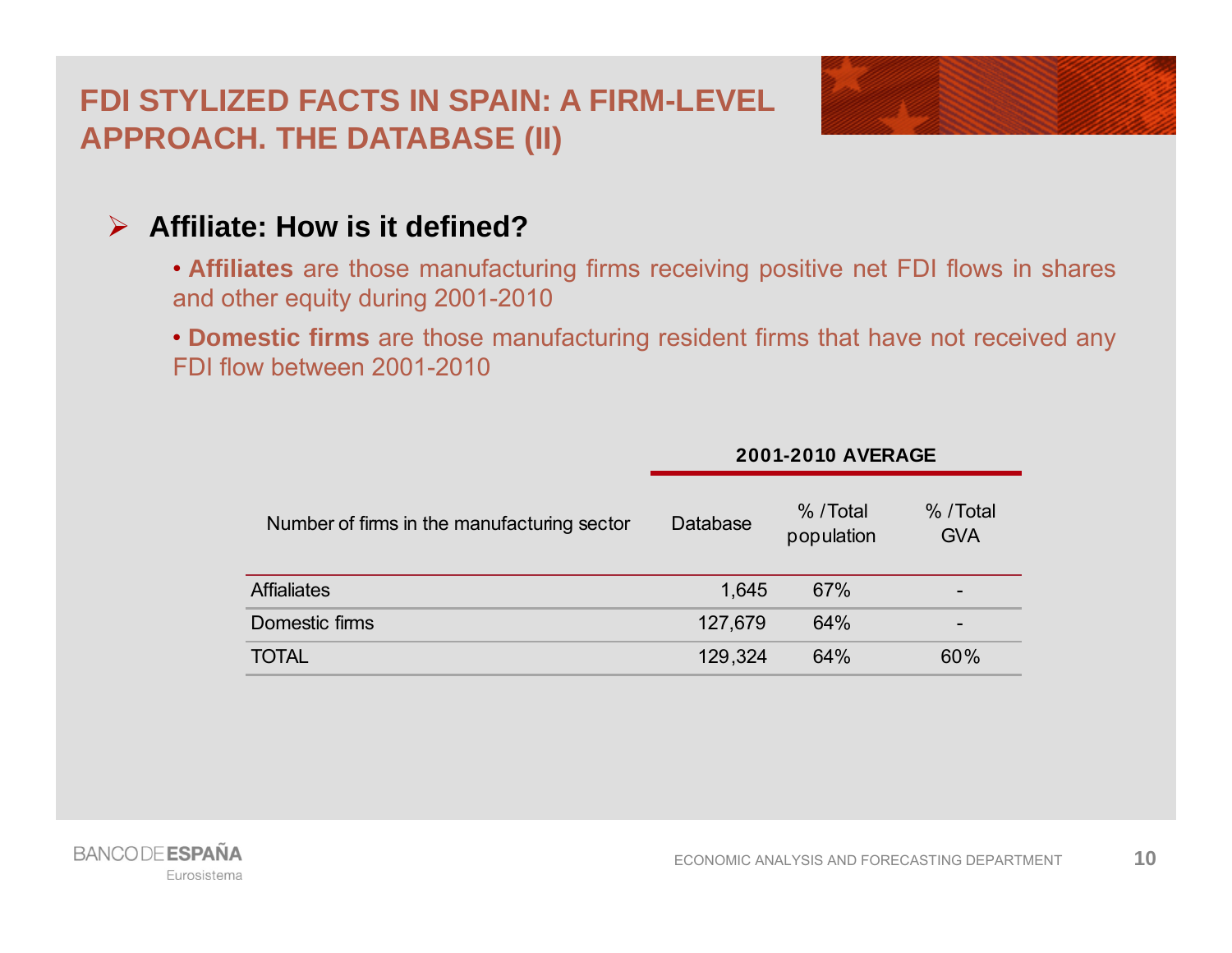### **FDI STYLIZED FACTS IN SPAIN: A FIRM-LEVELAPPROACH. THE DATABASE (III)**



 **Affiliates are <sup>a</sup> very small group of companies**. This proportion increases with the company's size: 14.2 % of large firms received positive FDI net flows, compared to 1.0% of the companies in the sample

|                                      | Number of firms   |                |                       |  |
|--------------------------------------|-------------------|----------------|-----------------------|--|
| Manufacturing sector (2001-<br>2010) | <b>Affiliates</b> | Domestic firms | % of affiliates/total |  |
| Micro-firms                          | 402               | 83,481         | 0.5                   |  |
| Small firms                          | 339               | 28,691         | 1.2                   |  |
| Medium-sized firms                   | 301               | 4,153          | 6.4                   |  |
| Large firms                          | 121               | 589            | 14.2                  |  |
| <b>TOTAL SAMPLE</b>                  | 1,163             | 116,914        | 1.0                   |  |

SOURCE: Author's own elaboration based on Balance of Payments, Central Balance Sheet Data Office and Business Register statistics.

a. The size of the firms is determined by the number of its employees. Therefore, micro-firms are those with less than 10 employees, small firms have between 10 and 49 employees and medium-sized and large firms count respectively between 50 and 249 employees and 250 employees or more.

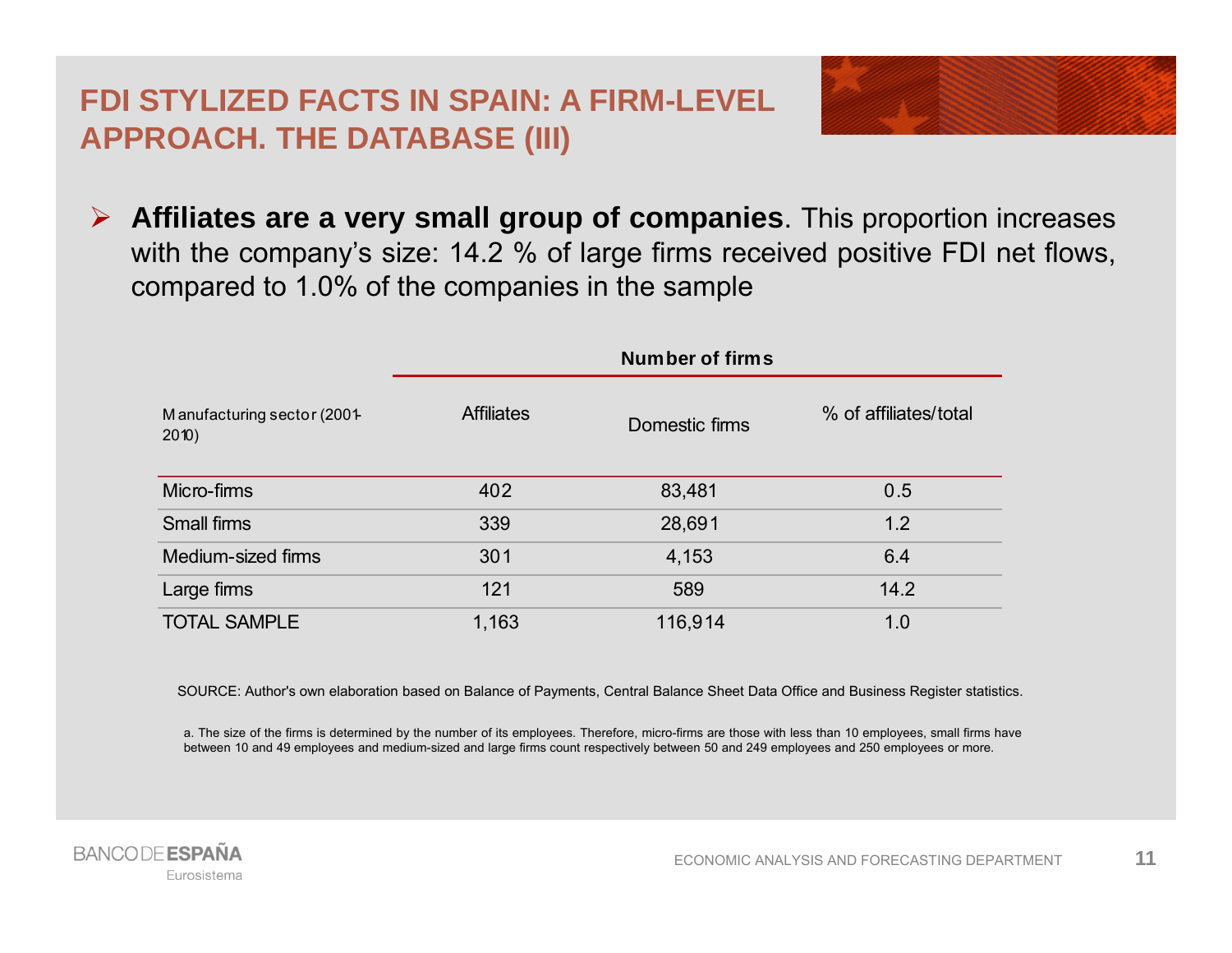### **FDI STYLIZED FACTS IN SPAIN: A FIRM-LEVELAPPROACH. THE DATABASE (IV)**

 $\blacktriangleright$ Breakdown by sector (NACE-2009): FDI net flows are more frequent in high**tech sector,** such as the chemical and pharmaceutical industries. But, in absolute terms, the number of affiliates is higher in low- and medium-tech sectors

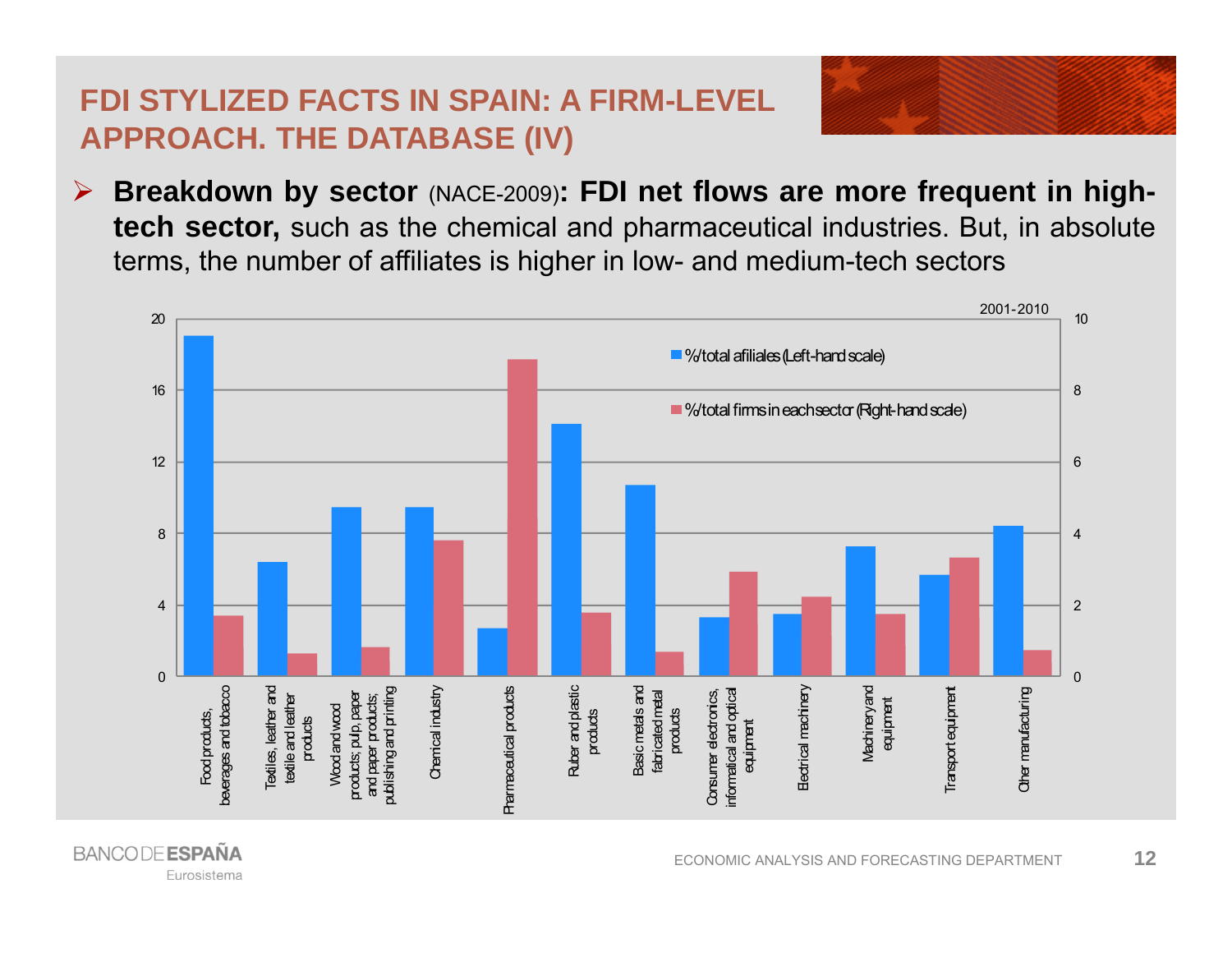### **MAIN CHARACTERISTICS OF SPANISHMANUFACTURING FIRMS (I)**



 $\blacktriangleright$  **Characteristics of Affiliates vs Domestic firms**: Manufacturing affiliates are larger, use capital more intensively, have <sup>a</sup> higher labour productivity, pay higher wages and show <sup>a</sup> more intense international scope and are more likely to export and to invest abroad

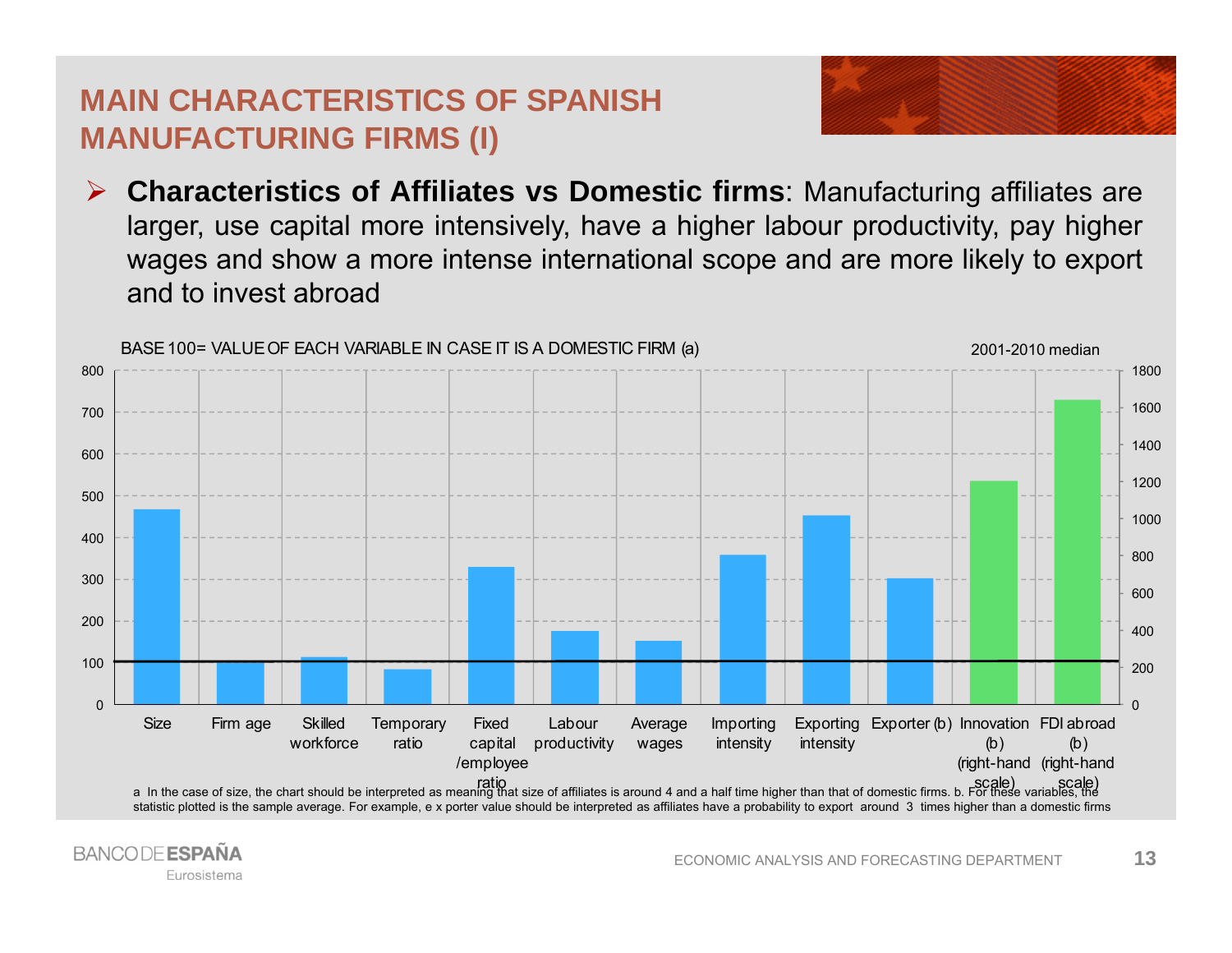### **MAIN CHARACTERISTICS OF SPANISHMANUFACTURING FIRMS (II). TFP**



 **Total Factor Productivity** (TFP) estimation methodology: semi-parametric Levinsohn and Petrin (2003) and non-parametric Wooldridge (2009) procedures



**• Manufacturing affiliates** record a higher TFP than domestic firms (on •average, domestic firms' TFP is 55% lower)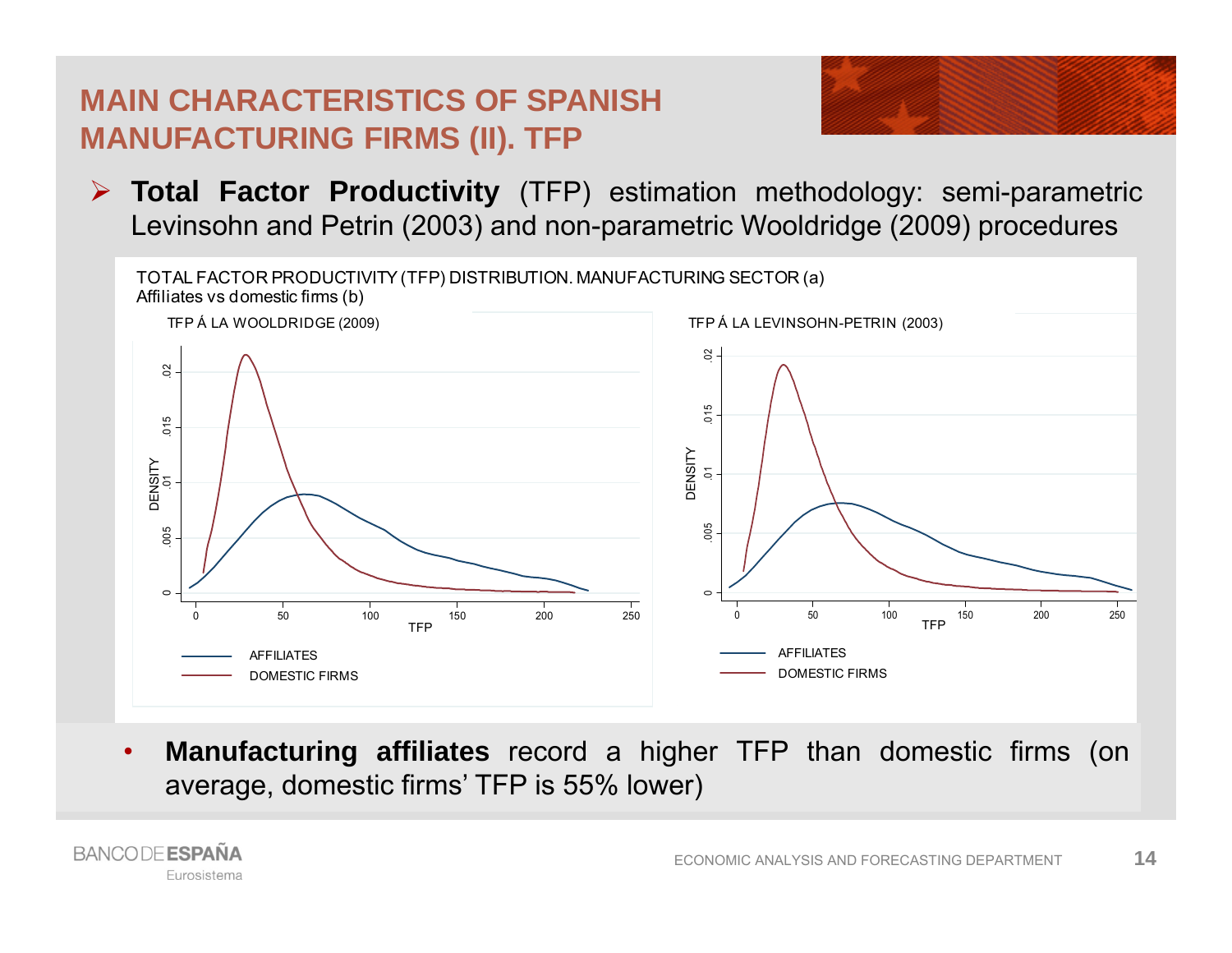### **MAIN CHARACTERISTICS OF SPANISHMANUFACTURING FIRMS (III). TFP BY SIZE**



 **TFP differences tend to disappear with the size company:** the larger the foreign and domestic companies are, the more similar are their TFP



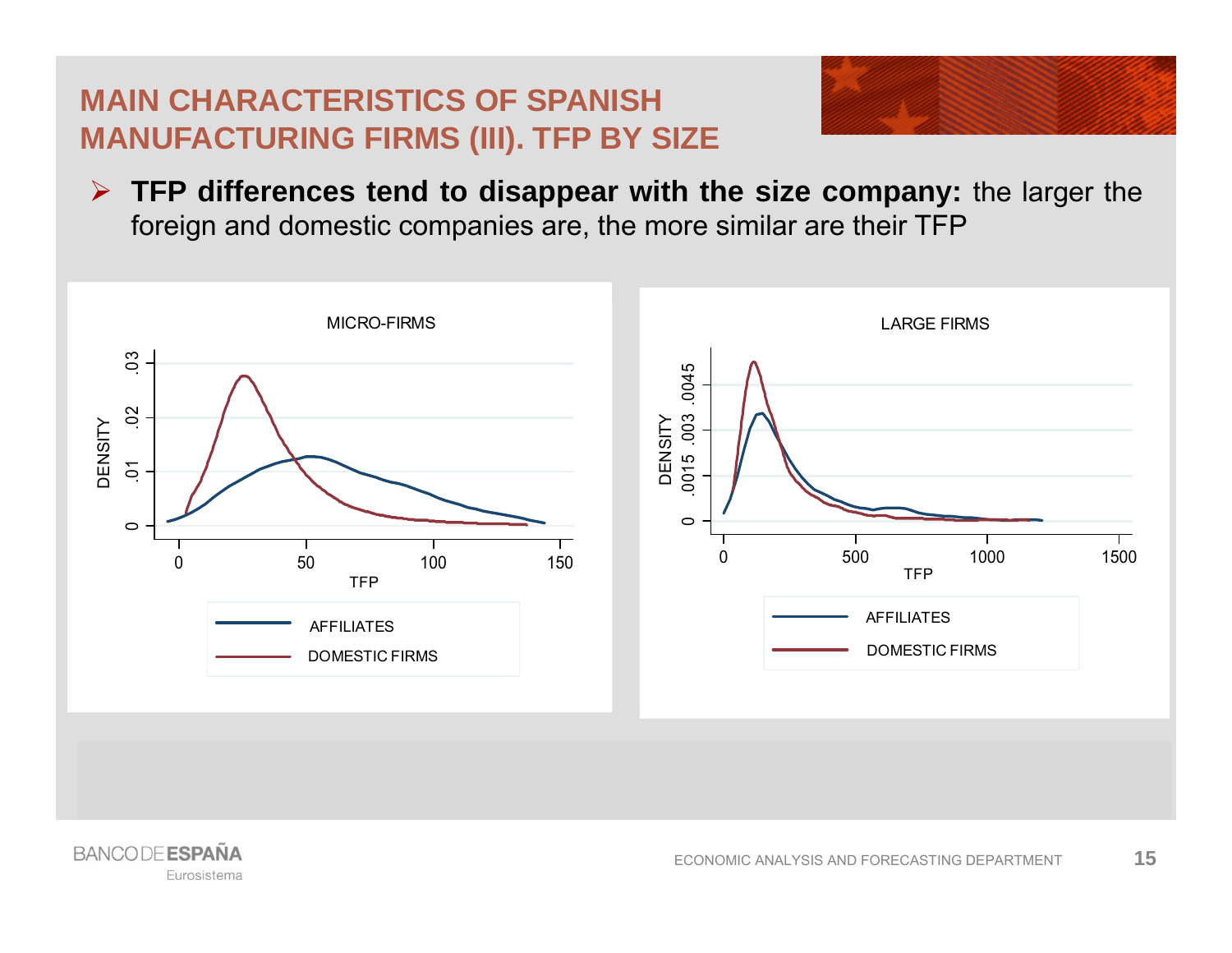### **MAIN CHARACTERISTICS OF SPANISHMANUFACTURING FIRMS (IV). TFP BY SECTOR**



### **TFP differences decrease in high-tech sectors**



**BANCODE ESPAÑA** Eurosistema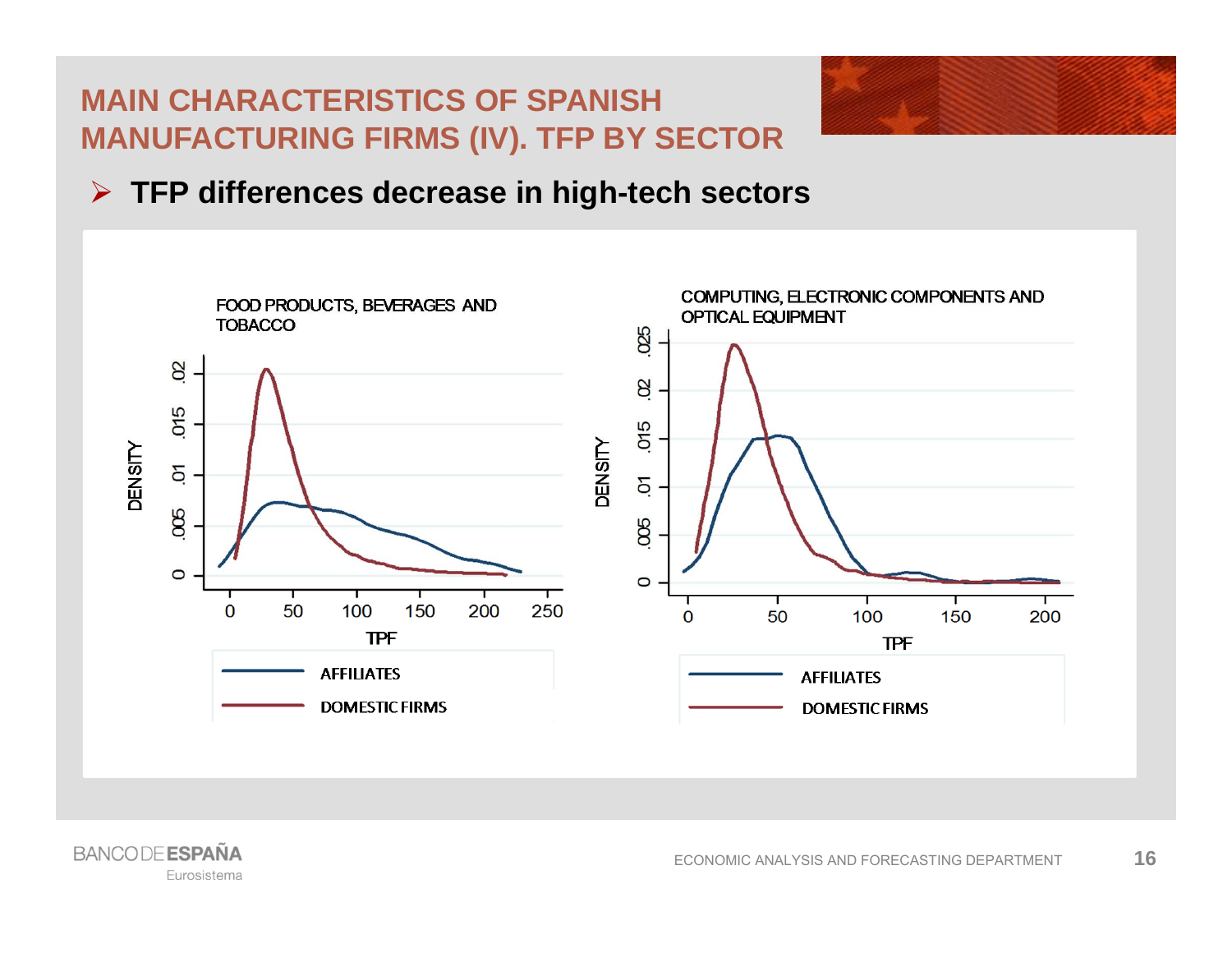### **FDI IMPACT ON TFP AND EMPLOYMENT: THEEMPIRICAL STRATEGY**

**Propensity score matching (PSM) combined with <sup>a</sup> difference-in differences approach (ATT)** allows us to estimate FDI average effect taking into account the selection bias ("*cherry picking*")

- **PSM** matches each affiliates with their counterfactuals (domestic firms with similar characteristics): it allows us to estimate <sup>a</sup> scenario in which affiliates have not received FDI
	- **Propensity score estimation** (*Probit model*)
	- **Matching algorithms selection**
- **ATT**: Average effect of the treatment (FDI) on the treated (affiliates), combined with <sup>a</sup> difference-in-differences estimator (DD)

$$
{\sf ATT}_{DD} = 1/n \sum [E(Y^1_{t+d} - Y^1_{t} \mid D=1) - E(Y^0_{t+d} - Y^0_{t} \mid D=1)]
$$

**17**

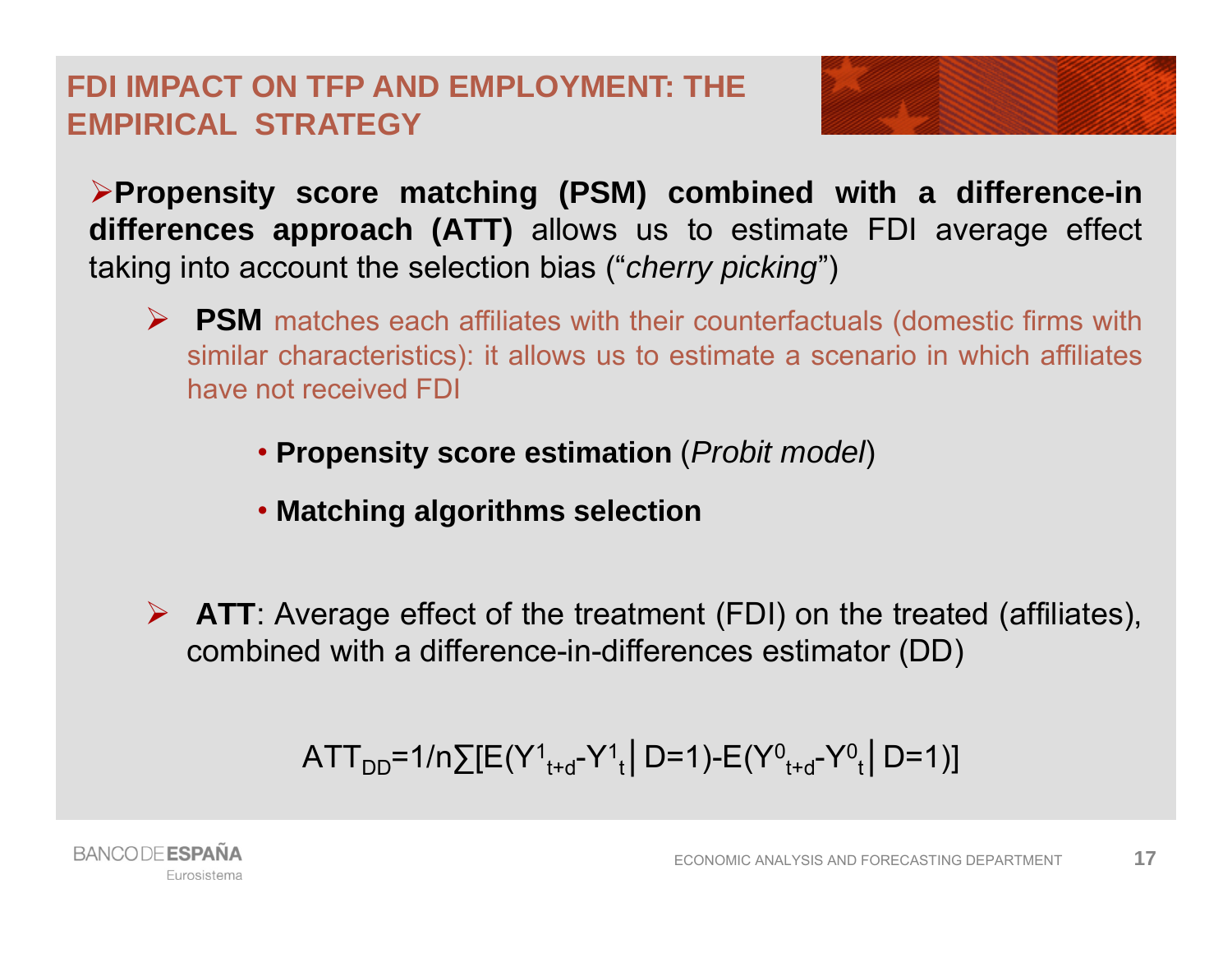### **FDI IMPACT ON TFP AND EMPLOYMENT : PROPENSITY SCORE**



| Dependent variable                   |               | <b>Affiliates</b> |  |  |
|--------------------------------------|---------------|-------------------|--|--|
| Workforce (b)                        | $0.00075***$  | (0.000)           |  |  |
| Fixed capital per employee ratio (b) | $0.00023*$    | (0.000)           |  |  |
| Firm age (b)                         | $-0.00100***$ | (0.000)           |  |  |
| Average wages (b)                    | $0.00181***$  | (0.001)           |  |  |
| Temporary ratio                      | $-0.00002**$  | (0.000)           |  |  |
| Importing intensity                  | $0.00005***$  | (0.000)           |  |  |
| <b>Exporting intensity</b>           | $0.00002***$  | (0.000)           |  |  |
| Exporter                             | $0.00150***$  | (0.000)           |  |  |
| FDI abroad                           | $0.00155**$   | (0.001)           |  |  |
| Sector and year dummies              | <b>YES</b>    |                   |  |  |
| Likelihood function                  | $-1554,2$     |                   |  |  |
| Pseudo $R^2$                         | 0,100         |                   |  |  |
| Prob > Chi <sup>2</sup>              | 0,000         |                   |  |  |
| Number of observations               | 106.141       |                   |  |  |

a. The probit model includes <sup>a</sup> constant. Dependent variable takes <sup>a</sup> value of 1 in the period at which the firm received the first positive net FDI inflow, 0 if it is <sup>a</sup> domestic firm. Average marginal effects are reported. Standard deviations are in brackets. \*, \*\*, \*\*\* denote statistical significance at 10%, 5% and 1%, respectively. All variables, except firm age, are lagged one period. b. As natural logarithm.

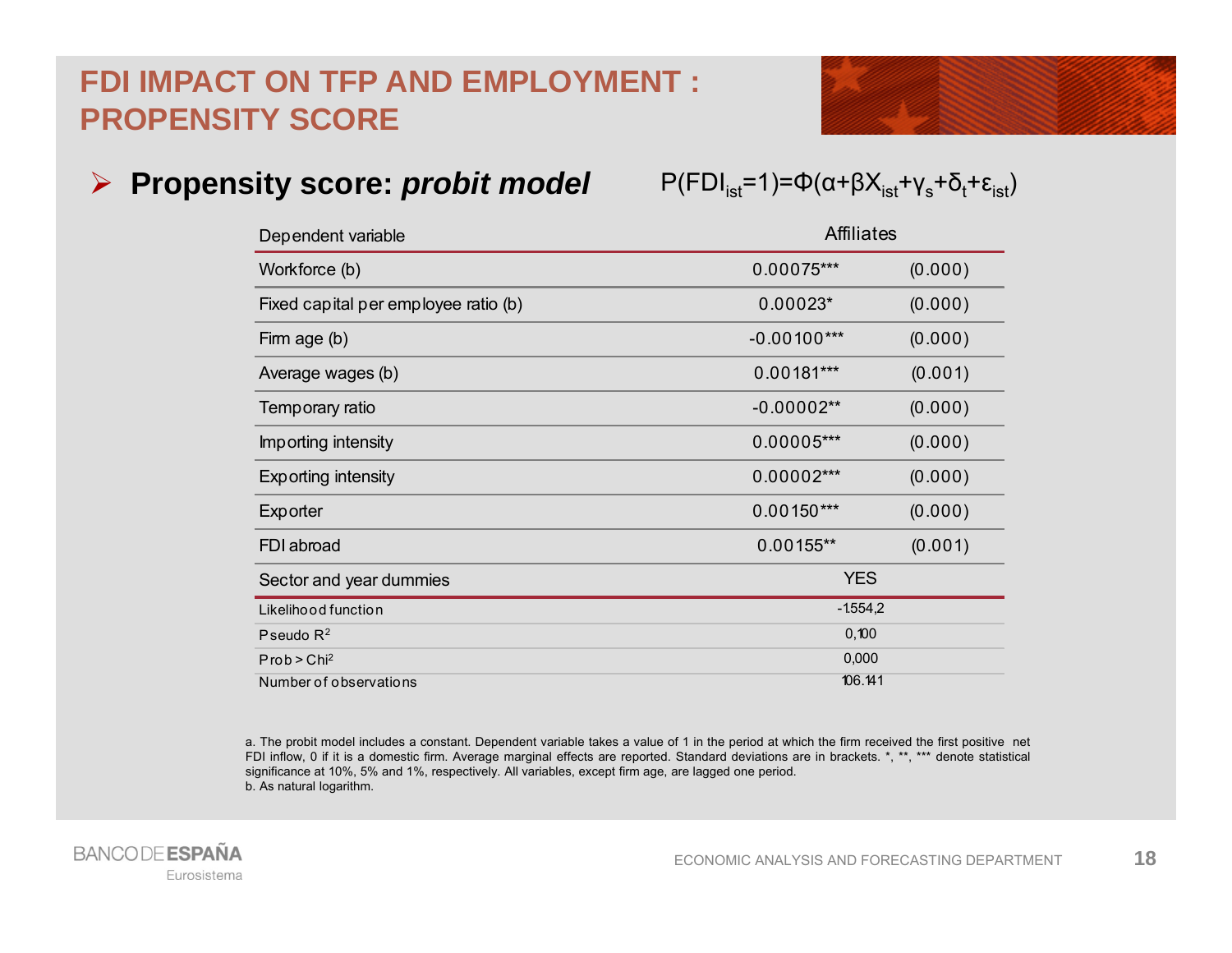### **FDI IMPACT ON TFP AND EMPLOYMENT: TFP AVERAGE EFFECT**



 **TPF:** Average inward FDI impact on TFP: **positive and significant**, maximum 2 years after the first net positive FDI inflow

|                                                          |                      | $\Delta$ ln(TFP) (a) |                |                 |                   |
|----------------------------------------------------------|----------------------|----------------------|----------------|-----------------|-------------------|
| Matching algorithm                                       |                      | Acquisition year     | One year later | Two years later | Three years later |
| Nearest neighbour 1-1 with<br>replacement. Caliper 0.01  | <b>Affiliates</b>    | 0,138                | 0,098          | 0,095           | 0,071             |
|                                                          | Domestic firms       | 0,020                | $-0,026$       | $-0,091$        | $-0,067$          |
|                                                          | $ATTDD$ (b)          | $0.119**$            | 0,124          | $0.186**$       | $0.139*$          |
|                                                          |                      | (0.057)              | (0.099)        | (0.078)         | (0.079)           |
|                                                          | Number of affiliates | 81                   | 81             | 81              | 81                |
| Nearest neighbour 1-5 with<br>replacement. Caliper 0.001 | <b>Affiliates</b>    | 0,159                | 0,186          | 0,139           | 0,117             |
|                                                          | Domestic firms       | 0,024                | $-0,001$       | $-0,049$        | $-0,054$          |
|                                                          | $ATTDD$ (b)          | $0.135*$             | $0.187**$      | $0.188**$       | $0.171*$          |
|                                                          |                      | (0.069)              | (0.086)        | (0.081)         | (0.091)           |
|                                                          | Number of affiliates | 56                   | 56             | 56              | 56                |
| Radius matching. Caliper $0.001$ ATT <sub>DD</sub> (b)   | <b>Affiliates</b>    | 0,159                | 0,186          | 0,139           | 0,117             |
|                                                          | Domestic firms       | 0,021                | $-0,006$       | $-0,057$        | $-0,069$          |
|                                                          |                      | $0.138**$            | $0.192**$      | $0.196***$      | $0.186**$         |
|                                                          |                      | (0.068)              | (0.083)        | (0.073)         | (0.080)           |
|                                                          | Number of affiliates | 56                   | 56             | 56              | 56                |

a. It is always calculated with respect to the pre-acquisition period (when the fist positive net FDI flow is recorded).

b. Average FDI effect on affiliates' TFP is reported, combined with a difference-in-difference estimator (DD). See equation 2 from section 4. Standard deviations estimated via bootstrapping with 100 replications are in brackets. \*, \*\*, \*\*\* denote statistical significance at 10%, 5% and 1%, respectively.

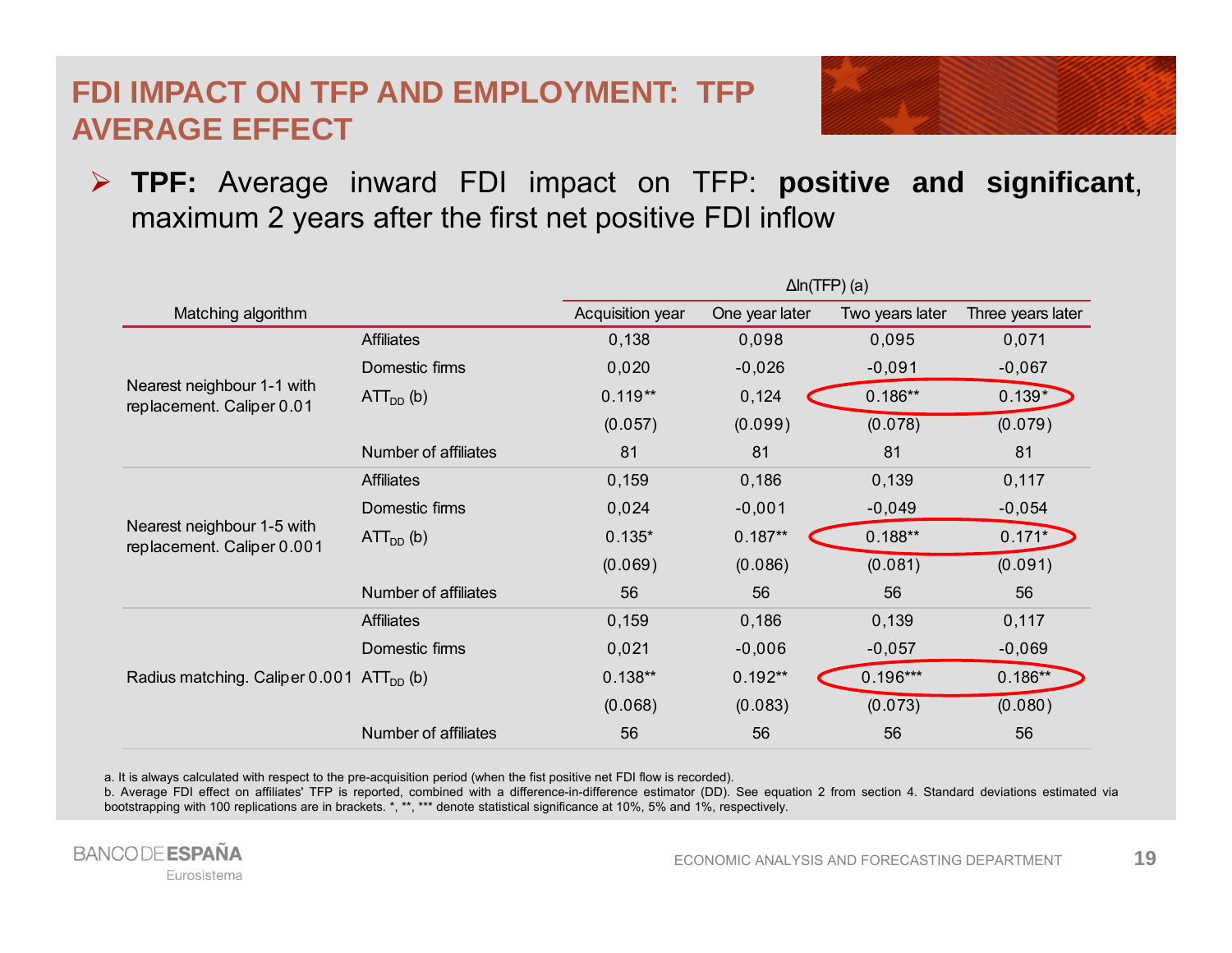### **FDI IMPACT ON TFP AND EMPLOYMENT: EMPLOYMENT AVERAGE EFFECT**



 $\blacktriangleright$  **Employment:** Average inward FDI impact on employment: negative **but not significant**

|                                                          |                      | $\Delta$ In(Workforce) (a) |                |                 |                   |
|----------------------------------------------------------|----------------------|----------------------------|----------------|-----------------|-------------------|
| Matching algorithm                                       |                      | Acquisition year           | One year later | Two years later | Three years later |
| Nearest neighbour 1-1 with<br>replacement. Caliper 0.01  | <b>Affiliates</b>    | 0,010                      | 0,013          | 0,000           | $-0,089$          |
|                                                          | Domestic firms       | 0,032                      | 0,062          | 0,041           | 0,035             |
|                                                          | $ATTDD$ (b)          | $-0,022$                   | $-0,049$       | $-0,041$        | $-0,124$          |
|                                                          |                      | (0.033)                    | (0.041)        | (0.049)         | (0.076)           |
|                                                          | Number of affiliates | 89                         | 89             | 89              | 89                |
| Nearest neighbour 1-5 with<br>replacement. Caliper 0.001 | <b>Affiliates</b>    | $-0,001$                   | 0,003          | $-0,007$        | $-0,112$          |
|                                                          | Domestic firms       | 0,026                      | 0,038          | 0,026           | 0,002             |
|                                                          | $ATTDD$ (b)          | $-0,027$                   | $-0,035$       | $-0,033$        | $-0,114$          |
|                                                          |                      | (0.038)                    | (0.046)        | (0.055)         | (0.120)           |
|                                                          | Number of affiliates | 64                         | 64             | 64              | 64                |
| Radius matching. Caliper $0.001$ ATT <sub>DD</sub> (b)   | <b>Affiliates</b>    | $-0,001$                   | 0,003          | $-0,007$        | $-0,112$          |
|                                                          | Domestic firms       | 0,017                      | 0,030          | 0,018           | 0,004             |
|                                                          |                      | $-0,018$                   | $-0,027$       | $-0,025$        | $-0,116$          |
|                                                          |                      | (0.031)                    | (0.037)        | (0.052)         | (0.088)           |
|                                                          | Number of affiliates | 64                         | 64             | 64              | 64                |

a. It is always calculated with respect to the pre-acquisition period (when the fist positive net FDI flow is recorded).

b. Average FDI effect on affiliates' TFP is reported, combined with <sup>a</sup> difference-in-difference estimator (DD). See equation 2 from section 4. Standard deviations estimated via bootstrapping with 100 replications are in brackets. \*, \*\*, \*\*\* denote statistical significance at 10%, 5% and 1%, respectively. c.

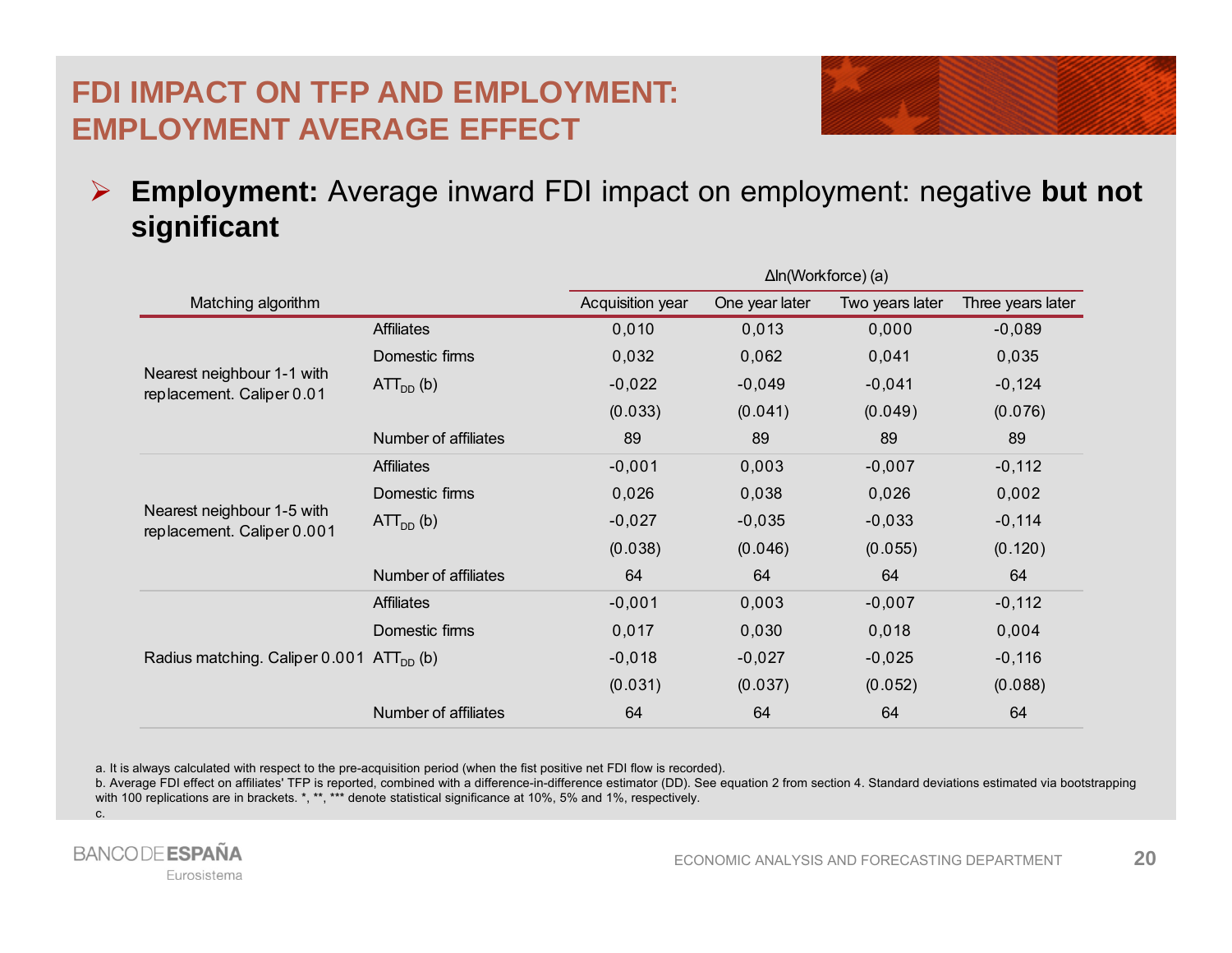### **MAIN RESULTS**

• The growing competition for attracting FDI flows, sometimes through public incentives – that are justified by the expected benefits in terms of growth and employment-, and the recent attractiveness of Spain as FDI recipient have increased the interest to analyze its impact on productivity and employment

•Spanish manufacturing affiliates are larger, use capital more intensively and undertake international activities …and record <sup>a</sup> higher (labour/TFP) productivity level than domestic firms

•Using propensity score matching technics (to control the selection bias) combined with <sup>a</sup> difference-in-differences estimator approach (to eliminate the influence of observable and non-observable, but time-invariant, firm characteristics), we estimate:

• A positive and significant impact on TFP: two years after the positive FDI flow, affiliates' TFP register an accumulated growth of around 19% higher than that of domestic companies

• No significant impact on employment

•This result is very important: pre-condition for the existence of positive spillover effects on domestic firms, and it fosters competitiveness and exporting capacity of firms